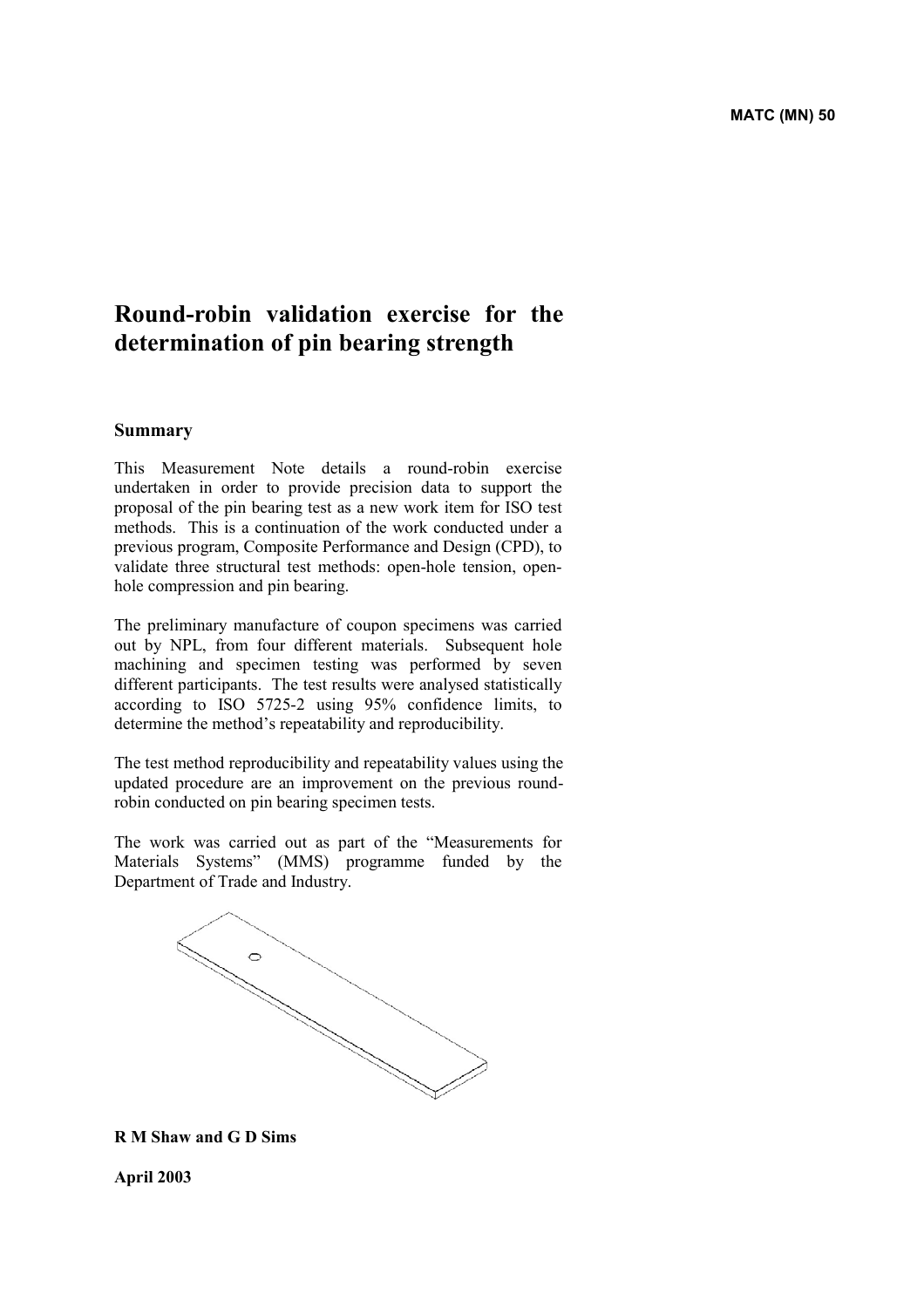# **Introduction**

A previous round-robin conducted on the pin bearing strength test highlighted an important issue, namely the set-up of the specimen within the bearing rig before testing. The correct clearance between sample and test rig was emphasised in the revised test procedure. A round-robin validation exercise was then undertaken to obtain precision data for this revised draft procedure for the determination of pin bearing strength in polymer matrix composites. These data would support the progress of this test method as a proposal for an ISO new work item (NWI).

The exercise was conducted using seven test-laboratories and four materials. Each participant received coupon specimens machined to size and were required to machine a hole in the correct position and then conduct the test according to the draft procedure. A pin bearing fixture was available for loan to the participants if required.

The results were then analysed according to

The materials investigated were:

- Material  $1 -$  Quasi isotropic carbon fibre/epoxy, autoclave moulded (CFRP)
- Material  $2 -$  Woven glass fibre/epoxy, press moulded
- Material 3 Chopped strand-mat glass fibre/ polyester (CSM) hand lay-up
- Material 4 Glass fibre/polyester mixed format, pultrusion (PUL)







**Figure 2 - Schematic of pin bearing fixture.**

ISO 5725-2<sup>[1]</sup> using 95% confidence limits.

The proposed method uses a plain pin to provide a basic 'material' property test. This method is similar to the ASTM D  $5961M^{[2]}$  test which uses a torqued bolt. The torqued bolted test is not preferred as it has several difficulties concerning the level of torque, the choice of failure criterion, the washer and thread size and effect of composite/washer friction.

The pin bearing strength test consists of a specimen machined to the dimensions shown in Figure 1 and a test fixture which is flexible enough to be used for torque tests. and different sample thickness to ensure the required clearance, shown in Figure 2. The fixture is clamped by the grip plate in the upper wedge grip of the test machine. The specimen is then placed in the fixture and the pin located. Once the pin has been placed in position, the bush spacing is checked and adjusted as necessary to ensure the required clearance, shown enlarged in Figure 2. The specimen is then clamped in the lower wedge grip of the test machine. It may be necessary at this point to re-adjust the spacing of the bushes before testing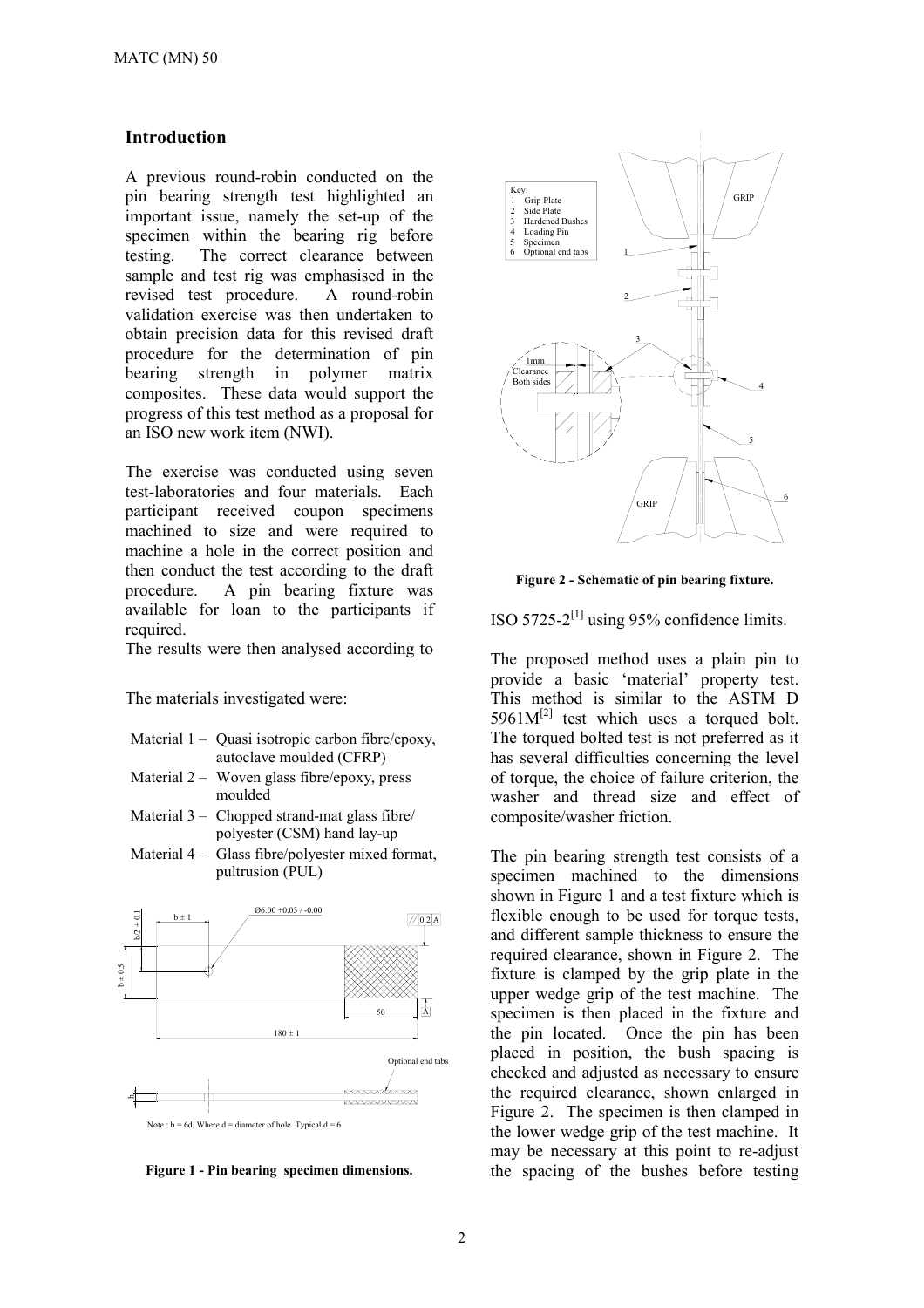begins. The specimen is then loaded at a displacement rate of 1 mm/min in tension.

The cross-head displacement and load are recorded throughout the test.

Once the first test of a batch has been carried out the test rig can remain clamped in position in the test machine simply requiring a new specimen to be inserted.

The pin bearing strength,  $\sigma_p$  (MPa), is then calculated using the equation:

$$
\sigma_p = \frac{F}{hd}
$$

where:

*F* is the maximum load, (N);

*h* is the specimen thickness, (mm);

*d* is the diameter of the loading pin, (mm).

Failure of the specimen occurs in bearing as shown in Figure  $3(a)$ ; other failure modes such as tension and shear-out shown in Figures 3(b)-(c) are not acceptable.



**Figure 3 - Specimen failures (a) Bearing (b) Tension and (c) Shear out** 

## **Round-robin procedure**

Plain coupons of the four materials were sent to participants. These were pre-cut to the required width and length. The participants then machined the pin loading hole and conducted the test according to the draft test procedure, written by NPL.

Participants were asked to test five specimens per material type and fill in a report sheet detailing the machining techniques used, specimen geometry and the test data. A pin bearing fixture was made available to loan from NPL to all the participants.

The decision to conduct the round-robin in this manner was taken for two reasons:

- A previous round-robin<sup>[3]</sup> for the pin bearing test showed a high scatter in results due to confusion over the separation of the hardened bushes, with some participants not allowing a defined clearance against the specimen face. This in effect behaving as a torque test giving artificially high results. The procedure for this round-robin was amended to take this issue into account and give clear illustration as to the required clearance, as shown in Figure 2.
- Previous work conducted by NPL on machining of composite materials $[4]$ called into question whether the current tight tolerance on the hole position was needed and the participants would be able to achieve it. For this reason the specified hole tolerance was left tight, but participants were asked to measure the geometry of the specimen before testing to assess if it had actually been achieved.

# **Manufacture and testing**

Details of the manufacturing process adopted by different laboratories are given in Table 1. This information was collated from report sheets returned by participants.

**Table 1 - Variations in specimen machining.** 

| Machining<br><b>Process</b>     | Drill<br><b>Type</b> | <b>Speed</b><br>(rpm) | <b>Feed Rate</b><br>(mm/min) | <b>Backing</b><br><b>Material</b> |
|---------------------------------|----------------------|-----------------------|------------------------------|-----------------------------------|
| Vertical milling<br>machine     | <b>HSS</b>           |                       |                              | Wood                              |
| Pillar drill                    | Klenk                | 450                   | Manual                       | Glass<br>epoxy                    |
| Pillar drill                    | Dagger               | 1000                  | 10                           | Wood                              |
| Turret head drilling<br>machine | <b>HSS</b>           | 650                   | Manual                       | None                              |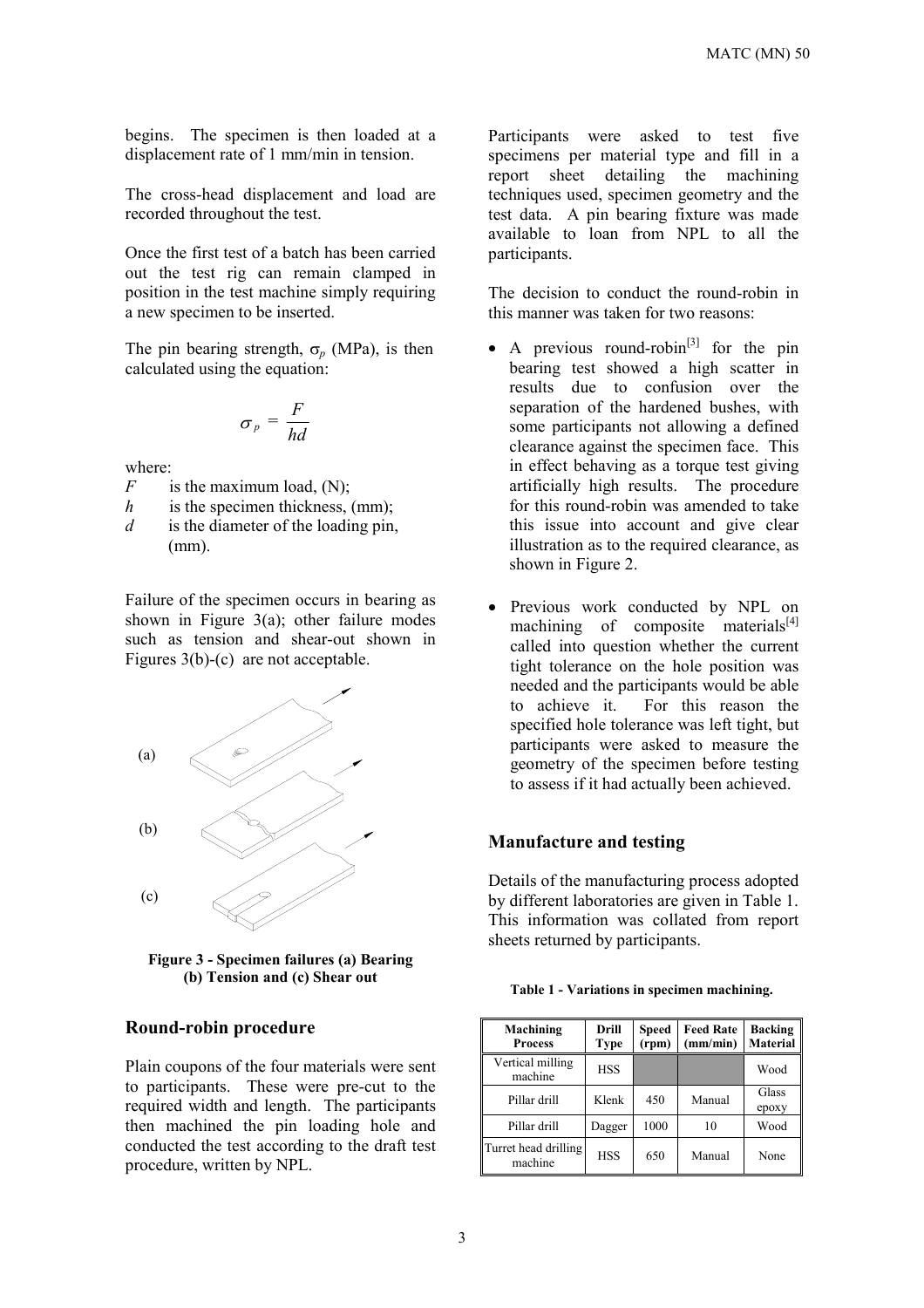Critical dimensions of the specimens were measured by the participants prior to testing (with the exception of Laboratories 2 and 6). The exact hole positions in relation to the centre line of the specimens are shown in Figure 4, the grey line indicating the maximum tolerance level specified in the procedure. Table 2 details the typical machined hole diameters.



**Figure 4 - Hole position relative to specimen centre line: grey line represents tolerance limit.**

**Table 2 - Typical hole diameters (mm).**

| Laboratory        |      | $\mathfrak{D}$ | 3                   | 4                | 5    |      |
|-------------------|------|----------------|---------------------|------------------|------|------|
| <b>Material 1</b> | 5.99 |                | $6.02 \,   \, 6.00$ |                  | 5.99 | 5.99 |
| <b>Material 2</b> | 6.00 |                | $6.02 \,   \, 6.00$ |                  | 6.03 | 6.00 |
| <b>Material 3</b> | 6.00 |                |                     | $6.02$ 6.00 5.97 |      | 6.00 |
| <b>Material 4</b> | 5.99 |                | 6.02                | 6.00             | 6.02 | 5.99 |

A brief investigation into the measured data shows:

- All laboratories: machined the hole diameter to within  $\pm$  0.03 mm.
- Most laboratories, with the exception of laboratory 3: experienced difficulties in machining the position of the pin loading hole to the tolerances set in the draft procedure.
- Laboratories 2 & 6: did not provide dimensional data as measurements were not made prior to testing by these participants.

Details provided by participants on the testing of the specimens showed that all participants had conducted the test to the required speed of 1 mm/min. A typical set of stress/displacement traces from a batch of five correctly tested specimens in Figure 5 show the close grouping of results achievable.



**Figure 5 - Typical failures curves.**

Figure 6 gives an indication of the bearing strengths achievable under different test conditions. It can be seen that, when performed correctly, the pin bearing test produces curves similar to (a) which shows a peak load followed by a distinct drop in load after the bearing failure. If the test is continued past this point the load will drop for a short period and then start to rise again, achieving a higher load than the initial peak load as in (b). In some situations this can cause the wrong bearing strength value to be stated, especially where the loading train is not very stiff introducing noise into the system and masking the initial failure point.

Curve (c) indicates the failure obtained if the specimen bushes are positioned incorrectly, pressed against the specimen faces and inducing a slight torque loading effect on the specimen.

Curves (d) and (e) show the increase in bearing strength produced when the specimen is torqued prior to testing, (d) simulates a finger-tight bolt (3 Nm) and (e) a fully torqued bolt (12 Nm).



**Figure 6 - Failure curves for different test conditions.**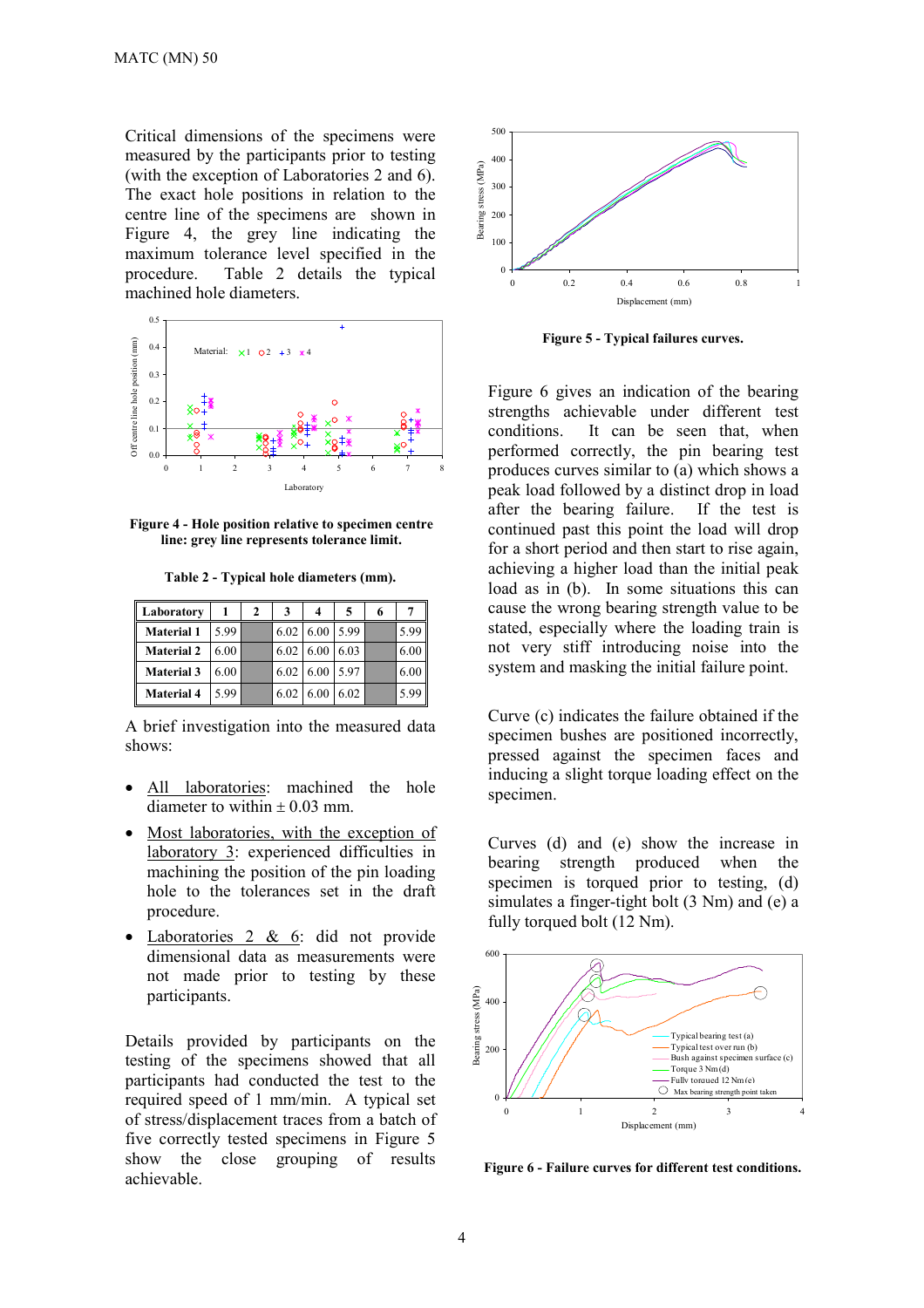# **Results**

The pin bearing strength results are detailed in Table 3, with the corresponding averages and standard deviations given in Tables 4 and 5.

Investigation of the failed specimens and results provided by the participants showed a clear irregularity:

• Laboratory 2 all materials: failures were invalid, failing in shear out or tension, in addition higher mean results and standard deviations were obtained on the materials.

Specimen failures from all other laboratories were seen to be in bearing, in accordance with the draft procedure.

In order to ascertain the sensitivity of the measured bearing strength to the hole

| <b>Material</b>     |        |       |                  |       |       |       | $\overline{\bf{4}}$ |       |
|---------------------|--------|-------|------------------|-------|-------|-------|---------------------|-------|
| Laboratory          | 1      |       | $\boldsymbol{2}$ |       | 3     |       |                     |       |
|                     | 620.9  | 616.0 | 383.3            | 379.4 | 234.2 | 248.3 | 304.7               | 305.9 |
| 1                   | 634.5  | 649.1 | 385.8            | 389.9 | 224.0 | 266.0 | 306.1               | 253.9 |
|                     | 621.4  |       | 401.7            |       | 266.8 |       | 283.7               |       |
|                     | 1293.8 | 947.5 | 608.7            | 549.1 | 367.1 | 353.5 | 454.8               | 327.2 |
| $\mathbf{2}$        | 965.3  | 914.6 | 593.6            | 563.7 | 275.6 | 279.4 | 400.7               | 434.6 |
|                     | 880.1  |       | 556.5            |       | 301.1 |       | 392.2               |       |
|                     | 533.9  | 633.0 | 380.4            | 400.7 | 236.7 | 251.8 | 297.2               | 268.9 |
| 3                   | 533.9  | 612.6 | 384.3            | 404.2 | 252.6 | 258.2 | 244.6               | 261.8 |
|                     | 570.0  |       | 398.5            |       | 248.5 |       | 312.4               |       |
|                     | 576.4  | 522.3 | 368.9            | 399.4 | 196.8 | 239.1 | 302.4               | 310.7 |
| $\overline{\bf{4}}$ | 566.2  | 493.6 | 395.2            | 346.6 | 253.2 | 223.8 | 297.8               | 305.8 |
|                     | 500.2  |       | 382.8            |       | 245.0 |       |                     |       |
|                     | 698.3  | 674.0 | 447.2            | 467.9 | 311.4 | 318.0 | 294.2               | 276.4 |
| 5                   | 929.1  | 655.0 | 446.4            | 471.9 | 310.1 | 305.8 | 332.5               | 295.1 |
|                     | 711.1  |       | 503.6            |       | 296.5 |       | 325.1               |       |
|                     | 658.3  | 590.9 | 444.2            | 468.8 | 180.5 | 190.6 | 273.0               | 259.6 |
| 6                   | 621.4  | 570.9 | 458.3            | 456.7 | 206.3 | 287.5 | 272.9               | 262.1 |
|                     | 593.1  |       | 460.3            |       | 188.4 |       | 269.7               |       |
|                     | 621.4  | 627.2 | 426.0            | 430.8 | 305.4 | 303.7 | 336.4               | 344.2 |
| 7                   | 618.4  | 607.3 | 426.2            | 424.2 | 323.7 | 283.8 | 363.1               | 302.9 |
|                     | 643.4  |       | 406.0            |       | 291.6 |       | 370.6               |       |

|  | Table 3 - Original data: Bearing strength (MPa). |  |  |
|--|--------------------------------------------------|--|--|
|  |                                                  |  |  |

**Table 4 - Cell means : Bearing strength.** 

| <b>Material</b><br>Laboratory |        | 2     | 3     | 4     |
|-------------------------------|--------|-------|-------|-------|
|                               | 6284   | 388.0 | 2479  | 290.9 |
| $\mathbf{2}$                  | 1000.3 | 574.3 | 315.3 | 401.9 |
| 3                             | 576.7  | 393.6 | 249.6 | 277.0 |
| 4                             | 531.7  | 378.6 | 231.6 | 304.2 |
| 5                             | 733.5  | 467.4 | 308.4 | 304.7 |
| 6                             | 606.9  | 457.7 | 210.7 | 267.5 |
|                               | 623.5  | 422.6 | 301.6 | 343.4 |
| <b>Global mean</b>            | 1479.5 | 440.3 | 585.8 | 312.8 |

**Table 5 - Standard deviations: Bearing strength.** 

| <b>Material</b><br>Laboratory |       | 2    | 3    | 4    |
|-------------------------------|-------|------|------|------|
|                               | 13.5  | 8.6  | 19.0 | 22.7 |
| $\mathbf{2}$                  | 167.3 | 25.6 | 42.5 | 48.8 |
| 3                             | 45.2  | 10.6 | 8.0  | 27.4 |
|                               | 37.8  | 21.5 | 22.2 | 5.5  |
| 5                             | 111.5 | 23.4 | 7.9  | 23.4 |
| 6                             | 33.9  | 8.9  | 44.0 | 6.2  |
|                               | 13.3  | 9.6  | 15.2 | 26.5 |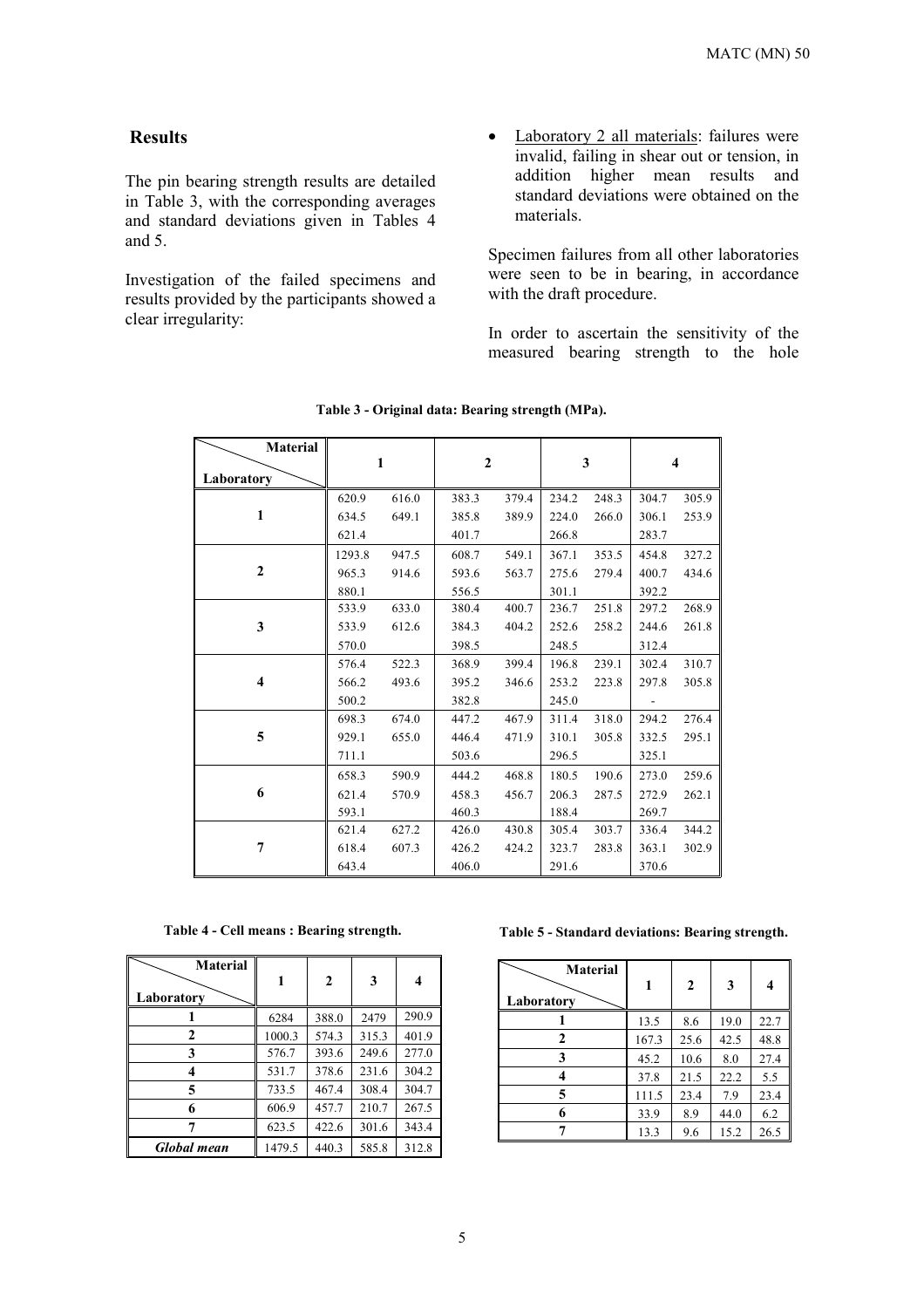

**Figure 7 - Bearing strength vs. off-centre hole position data: (a)-(d) corresponding to materials 1-4 respectively.** 

position the off-centre position of the holes were plotted against the pin bearing strength data for each specimen, and are shown in Figure  $7(a)-(d)$ . These highlight:

- Material 3: significant off-centre hole positioning by Laboratory 5 for one specimen resulted in the correct failure mode and had no apparent effect on the bearing strength.
- Materials 1-4: plots show that although the specimen hole positions were not all within the tolerances set in the draft procedure, no discernible trend or significant effect on the results can be observed.

# **Statistical evaluation of results**

Laboratory 2 produced anomalous results and failure modes as highlighted earlier. Subsequent communications with Laboratory 2 in regard to the erroneous results and modes of failure found that the participant had misunderstood the definition of the point of failure and had continued loading the specimen past the bearing failure point, as indicated in Figure 6(b). This caused the specimens faces to push up against the bushes creating artificially high

load values. Unfortunately, data had not been recorded throughout the test for all the specimens, with only two load/displacement traces being made available to prove a peak bearing load had been witnessed.

Since a full set of bearing strength data were unavailable, Laboratory 2 was excluded from any further analysis.

Data from the remaining participants was then analysed in accordance with ISO 5725-  $2^{[1]}$  using NPL in-house written software.

The data from the remaining 6 participants is shown graphically in Figure 8(a)-(d). These show:

- Laboratory 5: potentially has an individual outlier for Material 1.
- Laboratory 6: potentially has an individual outlier for Material 3.
- Laboratory 3: consistently produces lower mean values from the global average.
- Laboratories 5 & 7: show higher than average values for Material 3.
- Laboratory 5: generally exhibits larger intra-laboratory standard deviations than the other participants.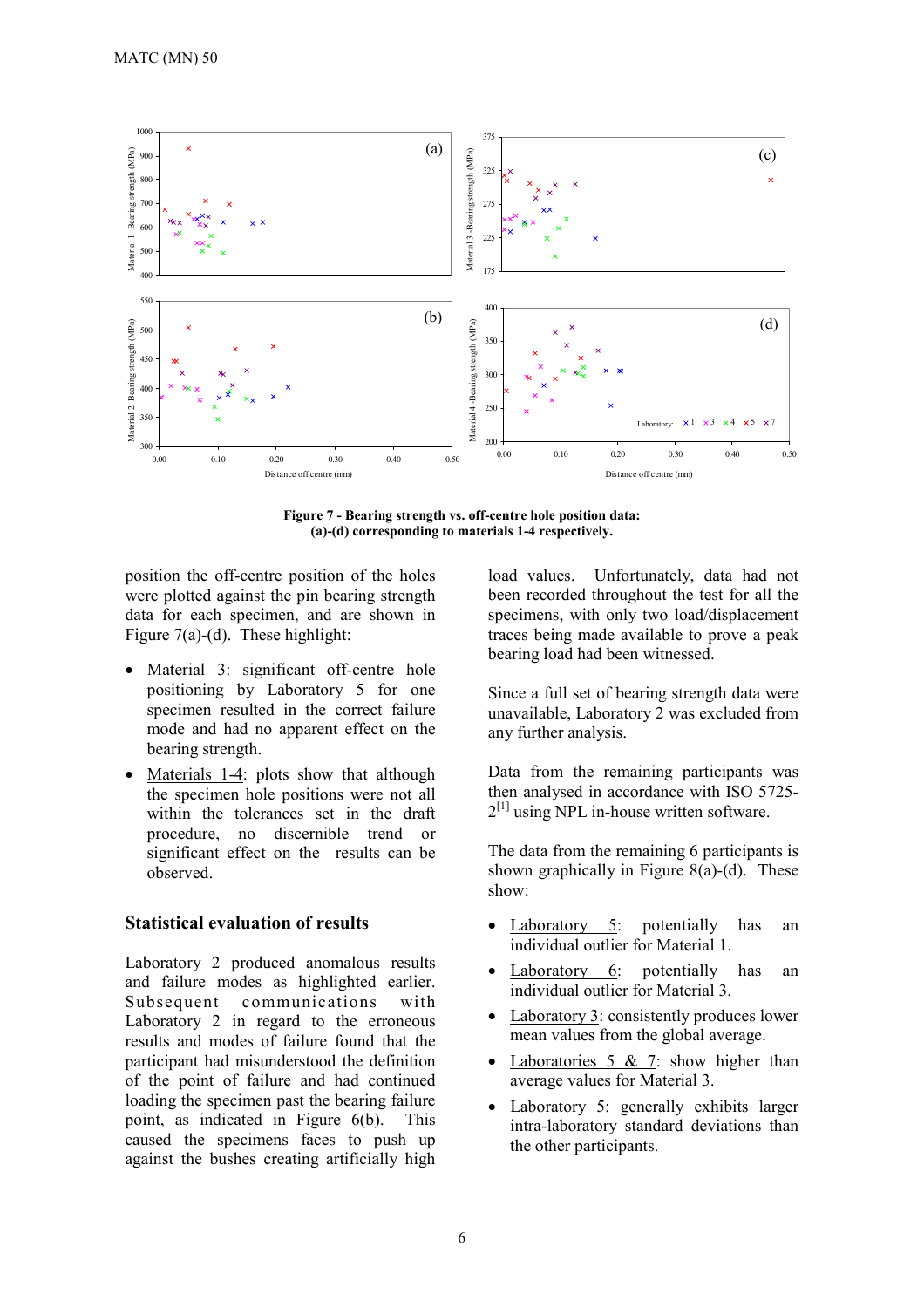

**Figure 8 - Data from pin bearing test: (a)-(d) corresponding to materials 1-4 respectively, grey line represents global mean.** 

Using Mandel's statistics on the data, a graphical representation of the laboratory consistency can be shown. Mandel's *h* statistic, shown in Figure  $9(a)$ , is a measure of how the mean value for each laboratory and material differs from the mean value amongst all participating laboratories. The *k* statistic, shown in Figure 9(b), is the measure of standard deviation for each laboratory and material in relation to the sum of the variances for all the laboratories. The 1% and 5% significance levels are shown on the plots. If a value lies beyond these limits it needs to be inspected as it could be classified as a straggler or outlier. Using this method, we can verify that Laboratory 5 shows statistically greater scatter when compared to the other laboratories for

Materials 1 and 2 and Laboratory 6 has greater scatter for material 3.

Two differing statistical tests were then conducted to find any numerical outliers within the data:

Cochran's test measures within-laboratory variability against the sum of variances for that material in all participating laboratories. However this criterion tests only for high values and so is a one-sided test for outliers. Application of this test to the data indicated the following outliers, circled in Figure 8(a) and (c):

- Laboratory 5 Material 1,
- Laboratory 6 Material 3.



**Figure 9(a)-(b)- Mandel's** *h* **and** *k* **statistics for all included laboratories, grey and black lines represent the 1% and 5% significance levels respectively.**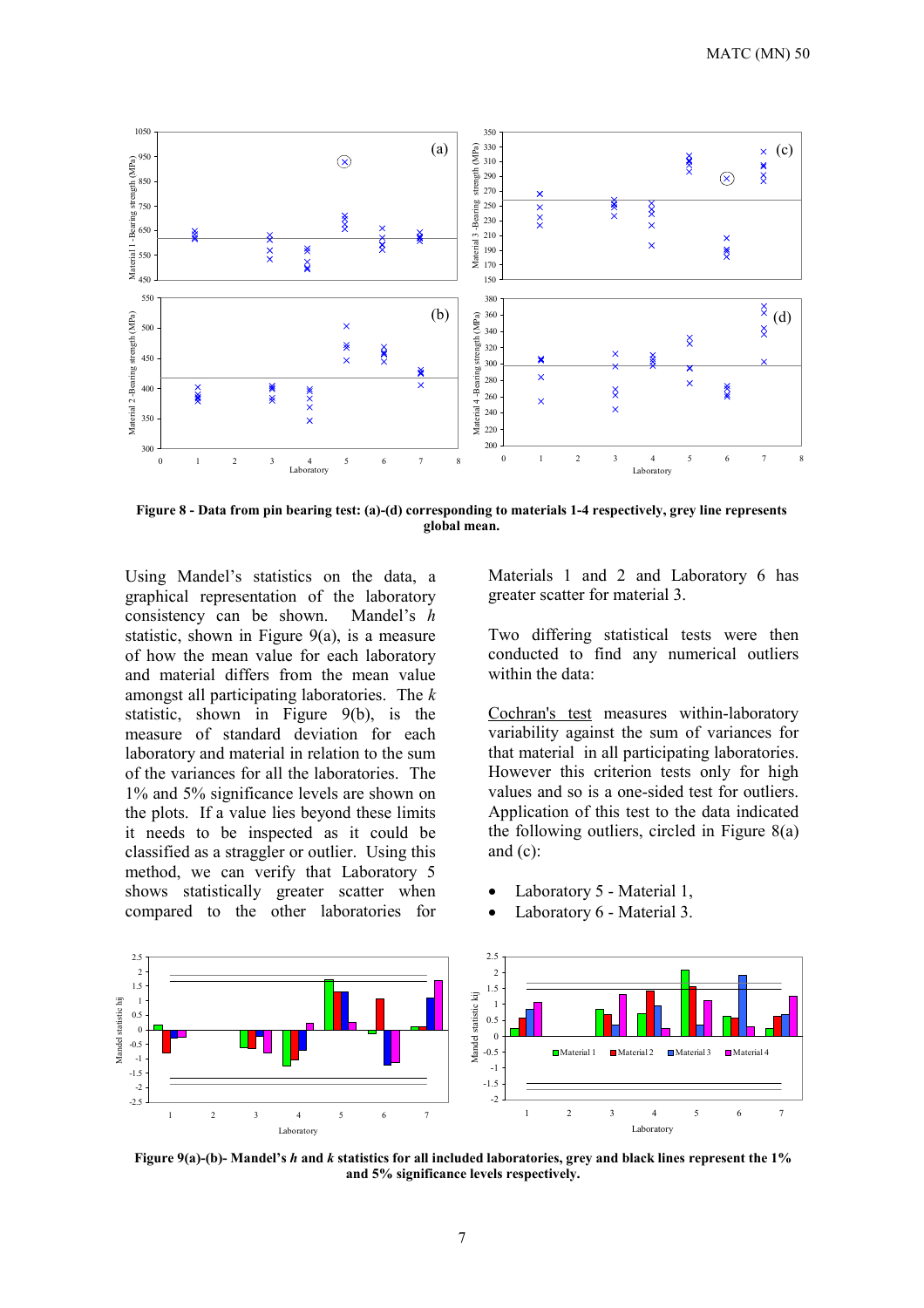| <b>Material</b> |      | <b>Repeatability Conditions</b> |      | <b>Reproducibility Conditions</b> |       |  |  |
|-----------------|------|---------------------------------|------|-----------------------------------|-------|--|--|
|                 | ⊾⊃r  |                                 | ЮR   |                                   | (MPa) |  |  |
|                 | 30.8 | 86.2                            |      | 160.0                             | 606.0 |  |  |
|                 | 15.1 | 42.2                            | 40.0 | 111.9                             | 418.0 |  |  |
|                 | 15.0 | 42.                             | 44.9 | 125.6                             | 257.3 |  |  |
|                 | 21.2 |                                 |      | 92.7                              | 297.7 |  |  |

| Table 6 - Repeatability and reproducibility limits and standard deviations. |  |  |  |  |  |
|-----------------------------------------------------------------------------|--|--|--|--|--|
|-----------------------------------------------------------------------------|--|--|--|--|--|

Grubb's test measures the difference between the mean value from a laboratory against the average mean value of all the participating laboratories for a given material. Application of this test to the data indicated no stragglers or outliers.

Investigation of the specimens observed as failing the Cochran's test for variance showed physical evidence of the hardened bushes imprinted on them. This indicates that the specimens had not been positioned with the required clearance before testing, thus similar restraint to a torque bearing test was placed on the specimen producing higher strengths. These have been excluded from any further analysis.

# **Precision data**

The repeatability and reproducibility of the pin bearing strength test method was then investigated, using the accepted data.

Repeatability, *r*, refers to tests that are conducted within the same test house using conditions that are as constant as possible:

- single operator,
- same equipment,
- tested in short time interval.

Reproducibility, *R*, refers to test that are preformed in a wide variety of conditions:

- different laboratories,
- different operators.
- different equipment.

Thus repeatability and reproducibility are two extremes, with repeatability measuring the minimum and reproducibility measuring the maximum variability in the precision of the results and therefore the test method. Table 6 details the repeatability and reproducibility, *r* and *R*, of the specimen manufacture and testing; the repeatability and reproducibility standard deviations,  $s_r$  and  $s_R$  and the general mean. Table 7 and  $s_R$  and the general mean. represents this same data as a percentage of the mean pin bearing strength, σ*p*.

| <b>Material</b> |           | <b>Repeatability Conditions</b> | <b>Reproducibility Conditions</b> |       |  |
|-----------------|-----------|---------------------------------|-----------------------------------|-------|--|
|                 | $S_r$ (%) | (9/0)                           | $S_R$ (%)                         | (9/0) |  |
|                 |           | 14.2                            | 9.4                               | 26.4  |  |
|                 | 3.0       | 10.                             | 9.6                               | 26.8  |  |
|                 |           | 16.4                            | 17.5                              | 48.8  |  |
|                 |           | 1 Q Q                           |                                   |       |  |

**Table 7 - Repeatability and reproducibility data expressed as percentage of the mean.**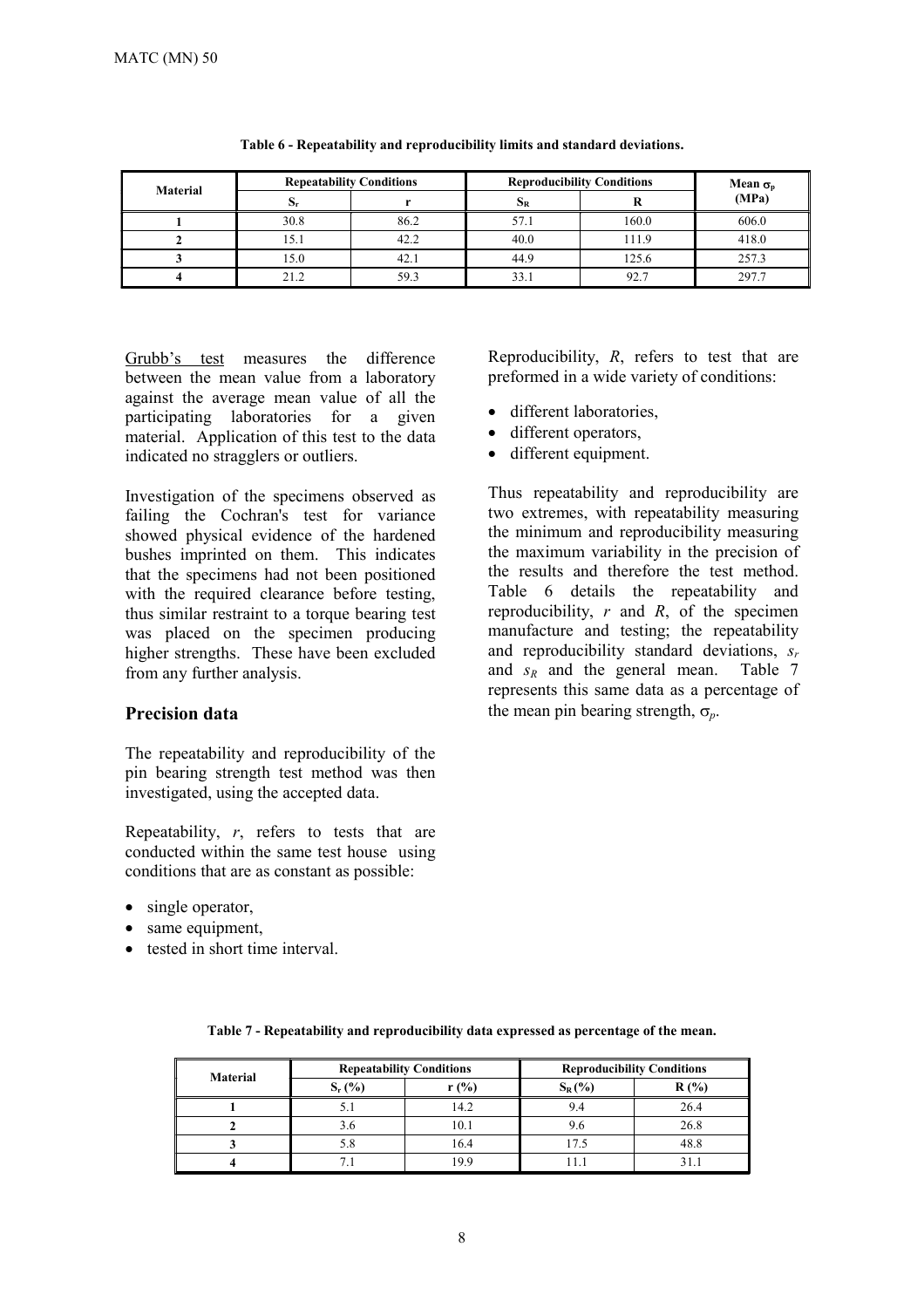## **Additional tests**

Two further issues highlighted by participant feedback and information obtained from this round-robin were:

- Criticality of the hole position.
- Effect of drill type/hole quality on bearing strength.

Additional tests were undertaken at NPL to investigate these. Tests were conducted on a single material similar to material 1, due to the limited time available. This was selected as it was the most difficult to machine due to its brittle nature. Although these issues were raised during the round-robin exercise, it was felt that using a single operator to machine and test the specimens would remove any variability seen in the results so far.

An investigation into the effect of hole quality on bearing strength was performed using three different drill types: ball nose, klenk and dagger, shown in Figure 10 (a)- (c).



**Figure 10 - Drill types (a) Ball nose, (b) Klenk, (c) Dagger.**

Holes were drilled according to spindle speed and feed rates shown in Table 8.

|  | Table 8 - Drill machining speeds and feeds. |  |  |  |
|--|---------------------------------------------|--|--|--|
|--|---------------------------------------------|--|--|--|

| Machining<br>process                   | Drill<br><b>Type</b> | <b>Speed</b><br>(rpm) | <b>Feed Rate</b><br>(mm/min) | <b>Backing</b><br>material |
|----------------------------------------|----------------------|-----------------------|------------------------------|----------------------------|
| <b>CNC</b> Vertical<br>milling machine | <b>Ball nose</b>     | 3500                  | 150                          | Glass<br>epoxy             |
| Pillar drill                           | Klenk                | 475                   | Manual $\approx 12$          | Glass<br>ероху             |
| <b>CNC</b> Vertical<br>milling machine | Dagger               | 3000                  | 100                          |                            |

It can be seen from the results shown in Figure 11 that there is little difference in pin bearing strength for the three drill types.



**Figure 11 - Effect on bearing strength with different drill types.**

Hole positioning was investigated by machining specimens using a ball nose drill with hole centre-line offsets of 0.5 and 1 mm compared with a control set of specimens drilled precisely on the specimen centre line. Results from this are shown in Figure 12.



**Figure 12 - Effect on bearing strength with different hole off-centre position.**

From this it can be seen that holes drilled within 1 mm of the specimen centre line show no marked differences in pin bearing strength.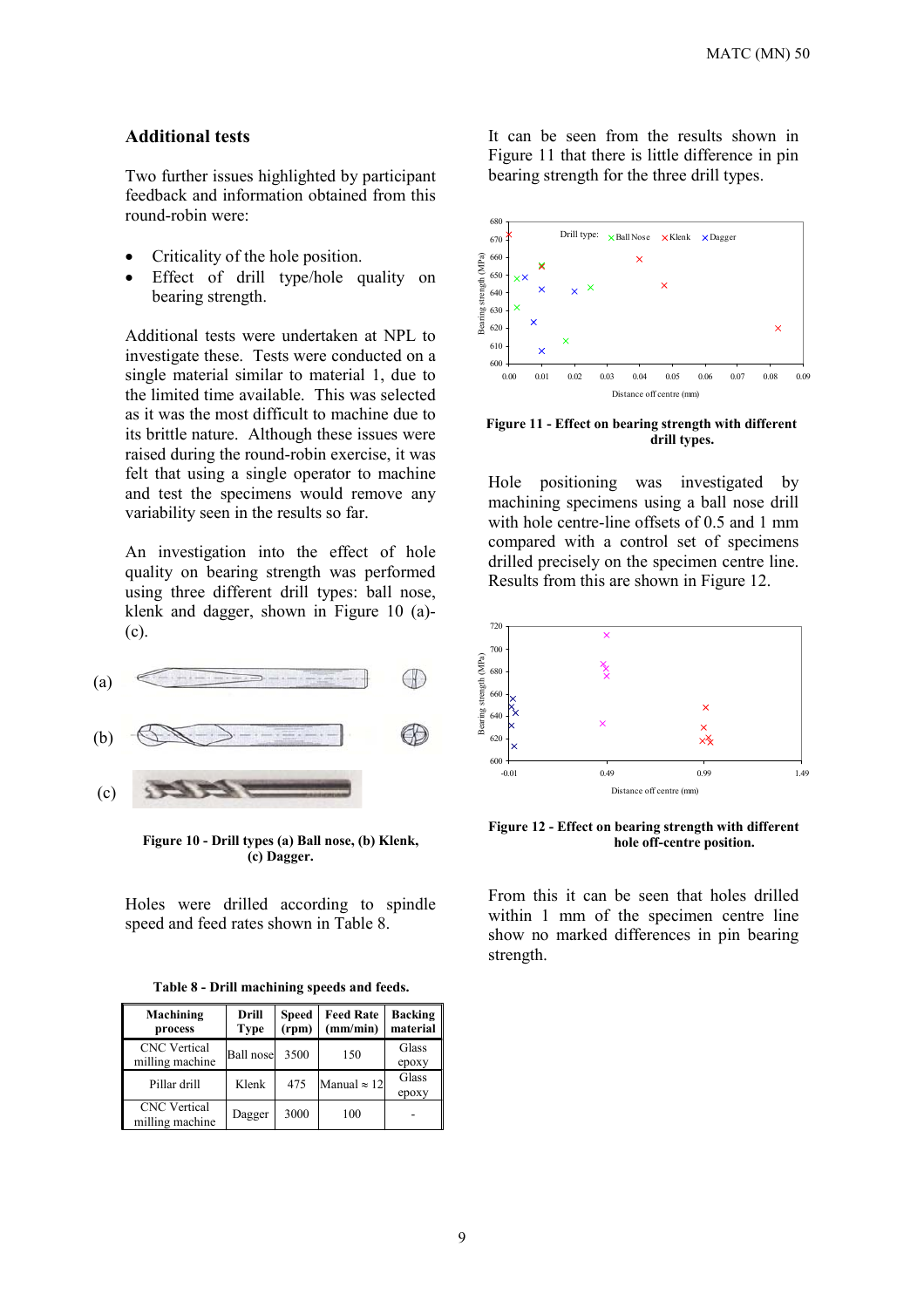# **Concluding remarks**

The data presented in this report suggests the following:

- The test method reproducibility and repeatability is generally good, with the highest variability associated with Material 3 (CSM).
- The current procedure highlighted a problem with regard to the positioning of the bearing hole to the accuracy required. A recommendation can be made from the data obtained that this tolerance be relaxed to a more readily achievable  $± 0.25$  mm.
- The round-robin confirmed findings from previous exercises that the placement of the hardened bushes in the specimen test fixture is critical and can have a marked effect on the failures loads and modes and thus the repeatability and reproducibility of the results.
- The mean bearing strength values obtained from this round-robin are comparable to other data obtained for this test method from similar materials  $^{[3]}$ .
- It was proven that employing different drill types to machine the specimen loading the hole made no difference to the results provided a good quality hole was machined, with no visible damage to the specimen. Work however was not conducted to ascertain what effect a poor quality hole had on the bearing strength.
- A recommendation can be made that a separate rig with bushes fixed in position be used for pin bearing testing instead of using the more versatile test rig used in this exercise designed for both torqued and pin bearing test methods.
- The test method reproducibility and repeatability values are an improvement on the previous round-robin conducted on pin bearing<sup>[3]</sup>.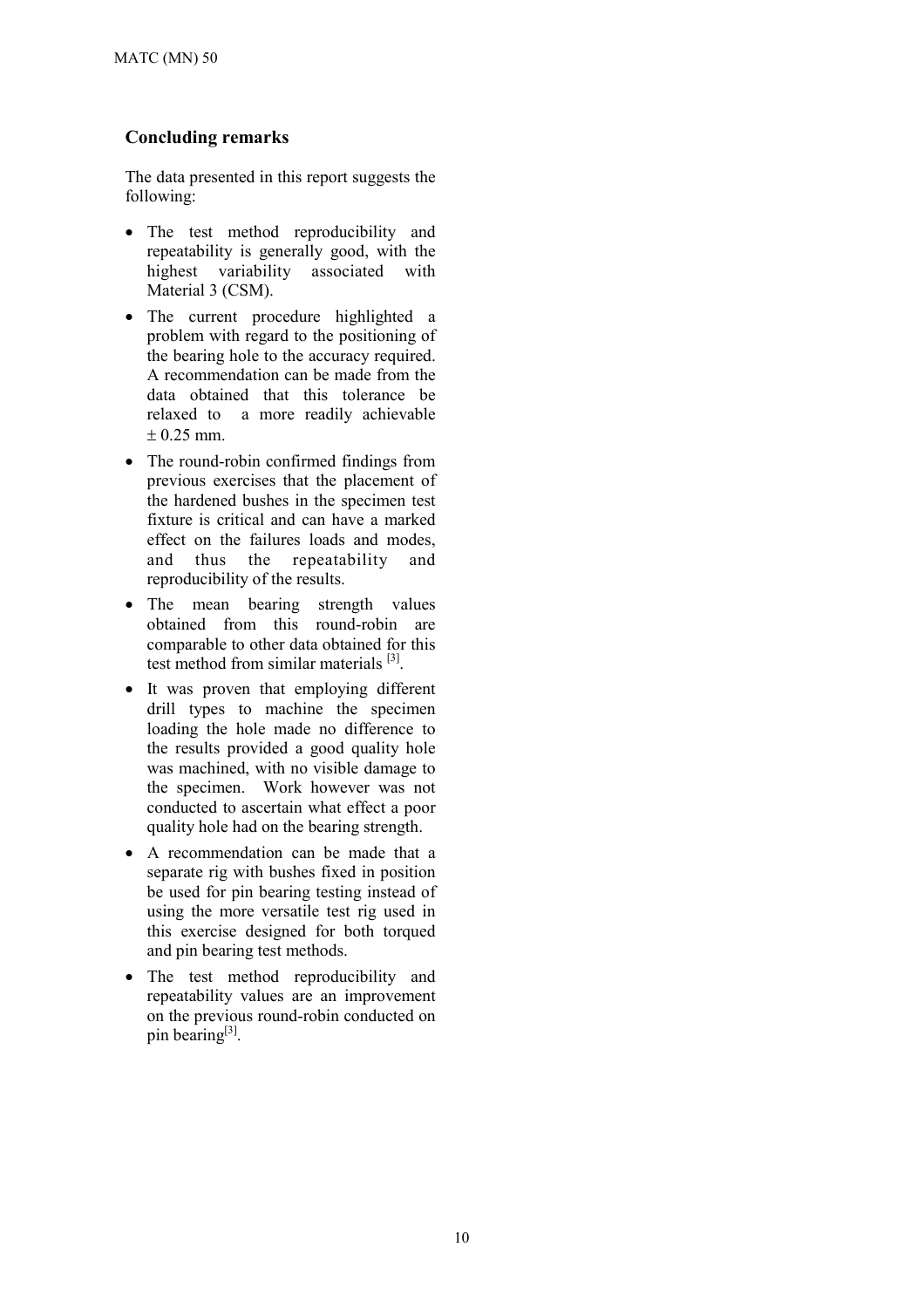MATC (MN) 50